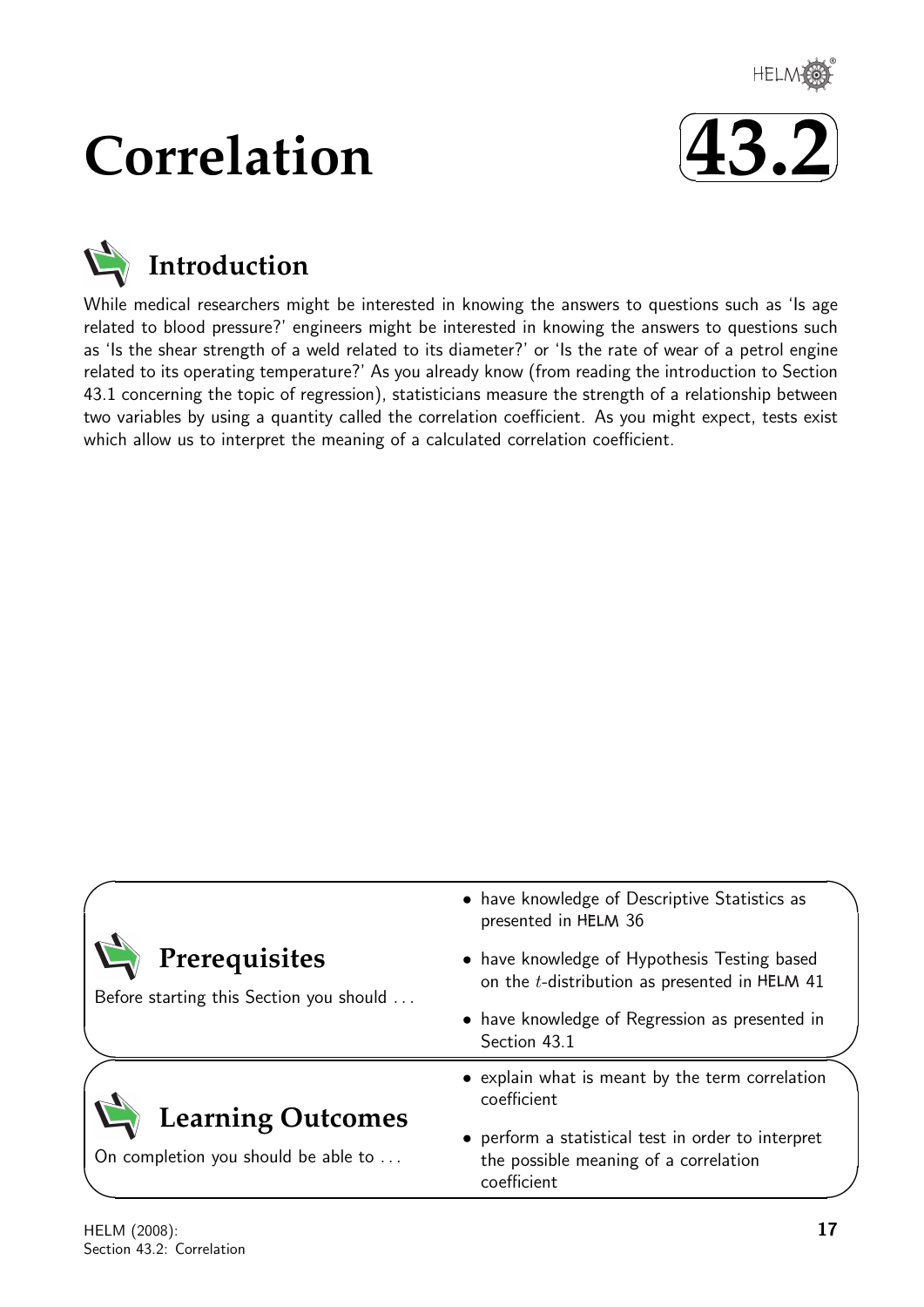## **1. Correlation**

So far we have assumed that we have a random variable Y related to an independent variable  $x$ which can be measured with some accuracy. In the equation below, the dependent variable Y is a random variable whose value, for a fixed value of x depends on a random error component say  $e$  and we have

$$
Y = mx + c + e
$$

In some situations, both  $X$  and  $Y$  are random variables and you should note that we can still use a regression line of y on x if we are required to predict values of y from observations made on x. In this case the variables x and y play different roles. In correlation, the two variables are interchangeable. Examples involving two random variables often quoted are the shear strength  $(y)$  and diameter of spot welds  $(x)$  (neither can be precisely controlled) and the bending moment  $(y)$  and shear  $(x)$  at the fixed point of a beam as illustrated below



Figure 6

Again, neither variable (shear or moment) can be precisely controlled, each is a random variable. In cases such as these, we turn to the correlation coefficient (sometimes called Pearson's coefficient of correlation or simply Pearson's  $r$ ) defined as

$$
r = \frac{\sigma_{xy}}{\sigma_x \sigma_y}
$$

where  $\sigma_{xy}$  is the covariance between X and Y and  $\sigma_x$  and  $\sigma_y$  are the standard deviations of X and  $Y$ . We need to express this formula in terms of quantities which facilitate the easy calculation of the correlation coefficient.

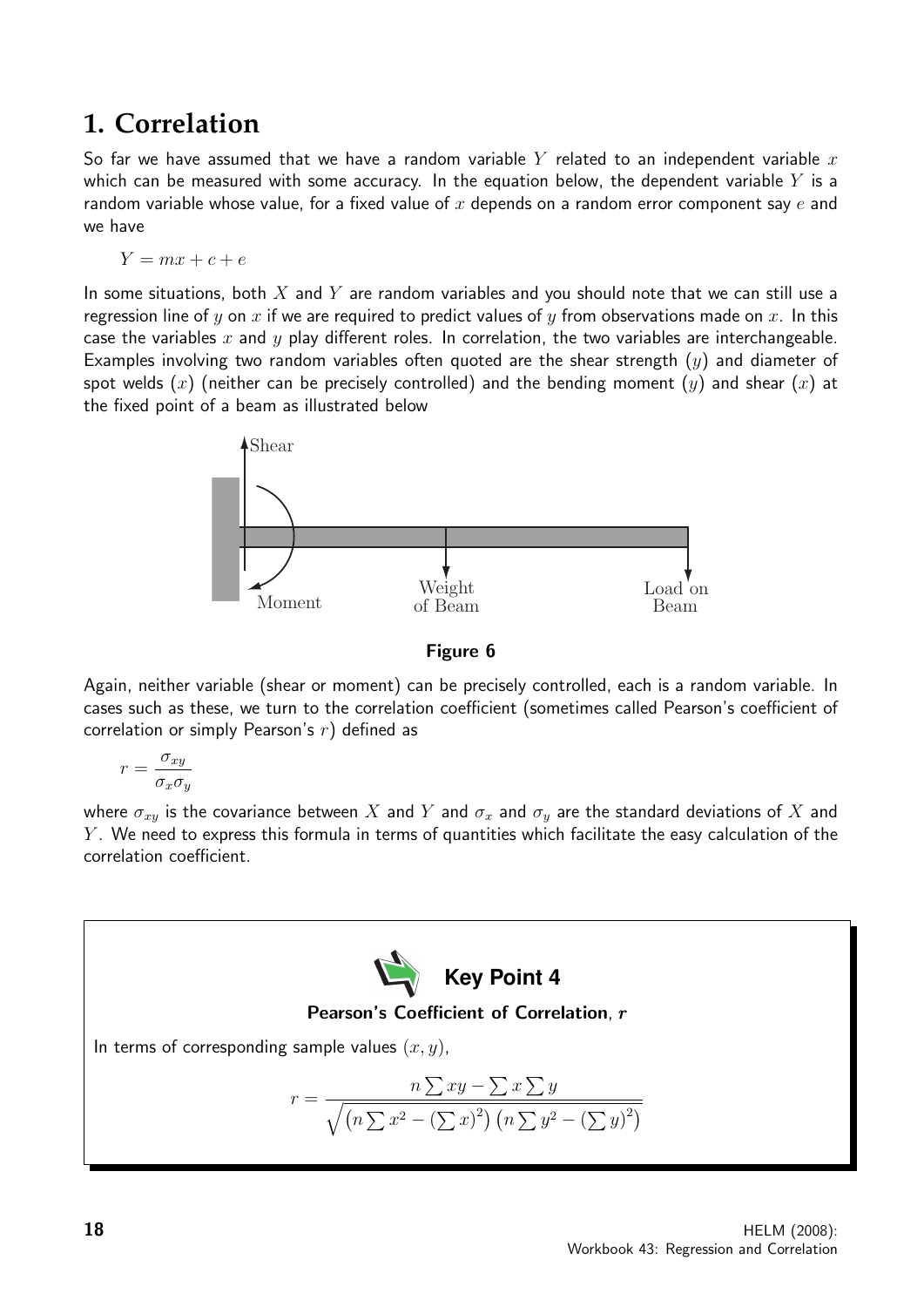

Further, it can also be shown that  $-1 \le r \le 1$  and that:

- (a)  $r = -1$  represents perfect negative correlation with all  $(x, y)$  lying on a straight line with negative gradient;
- (b)  $r = 1$  represents perfect positive correlation with all  $(x, y)$  lying on a straight line with positive gradient;
- (c)  $r = 0$  represents the situation where either there is no *linear* relationship between the variables or that any relationship existing is non-linear.

## **The calculation of Pearson's** r

The worked example below shows the setting out of a table which will facilitate the easy calculation of Pearson's r.



## **Example 3**

Find the value of Pearson's  $r$  for the following set of data obtained by reading seven torque values  $(x)$  from an electric motor using current  $(y)$ .

| Student 1 2 3 4 5 6 7             |  |  |  |  |
|-----------------------------------|--|--|--|--|
| x-Value 16 14 12 10 8 6 4         |  |  |  |  |
| <i>y</i> -Value 12 8 16 14 4 10 6 |  |  |  |  |

### Solution

The calculation is done as follows:

| $\boldsymbol{x}$ | Y        | $\overline{x^2}$ |             | xy         |
|------------------|----------|------------------|-------------|------------|
| 16               | 12       | 256              | 144         | 192        |
| 14               | 8        | 196              | 64          | 112        |
| 12               | 16       | 144              | 256         | 192        |
| 10               | 14       | 100              | 196         | 140        |
| 8                |          | 64               | 16          | 32         |
| 6                | 10       | 36               | 100         | 60         |
|                  | 6        | 16               | 36          | 24         |
| $x = 70$         | $y = 70$ | $x^2 = 812$      | $y^2 = 812$ | $xy = 752$ |

Substituting in the formula we developed for  $r$  gives the result:

$$
= \frac{752 \times 7 - 70 \times 70}{\sqrt{(7 \times 812 - 70^2)(7 \times 812 - 70^2)}} = 0.46
$$

In practice, one would set up a spreadsheet or use a specialist statistical software package to do the calculations.

#### Comment

 $\boldsymbol{r}$ 

Any value of  $r$  calculated says something about the degree of correlation present between the two independent random variables present in the calculation. In order to give real meaning to the value of the correlation coefficient we should test the significance of the value of  $r$ , in this case 0.46.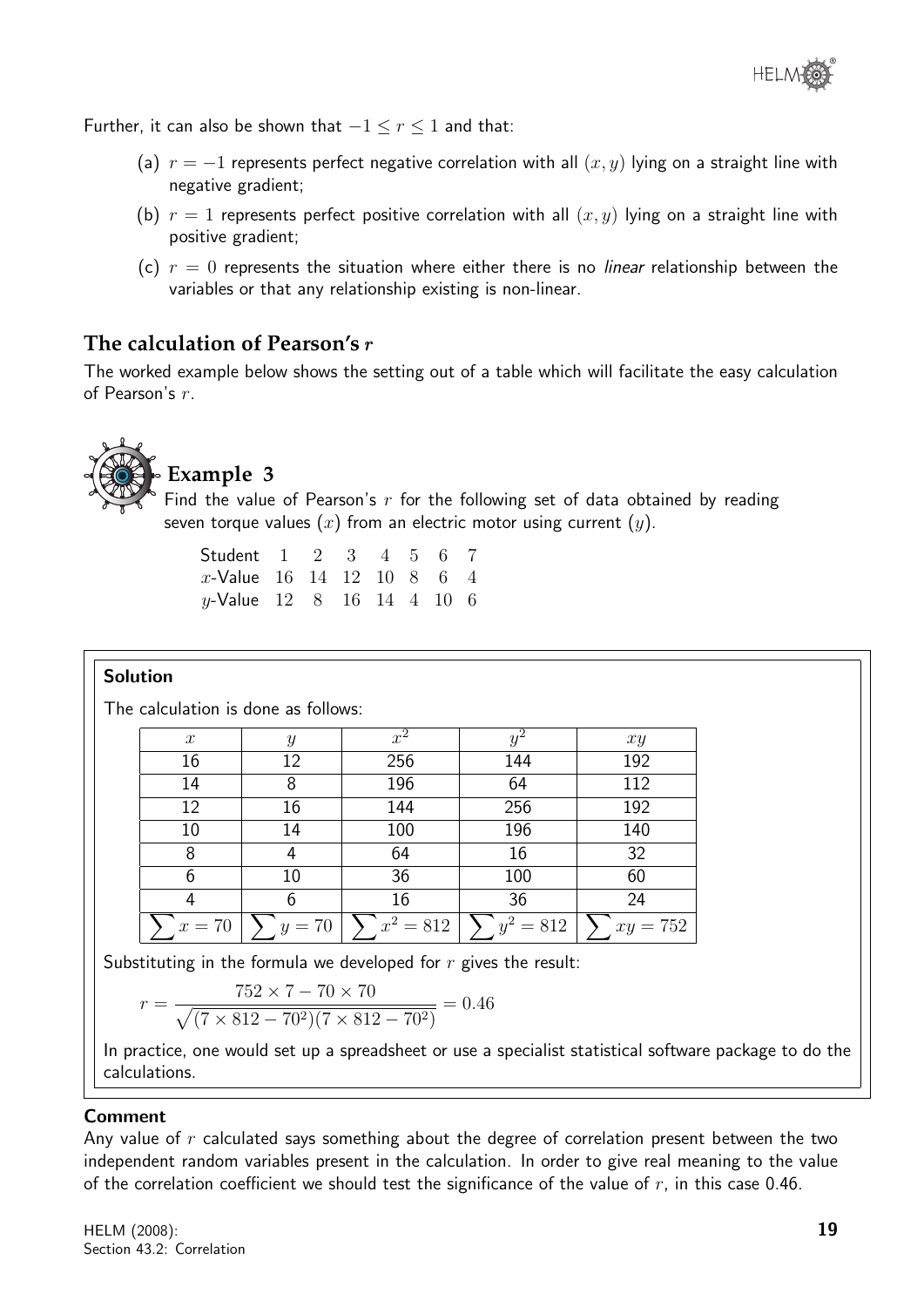## **The significance of Pearson's** r

In order to test the significance of a calculated value of r we assume that both x and y are normally distributed and set up the hypotheses:

 $H_0: \rho = 0$   $H_1: \rho \neq 0$ 

where  $\rho$  is the 'true' value of the population correlation. If the assumption of normality is false the test must not be used. We know that the value of  $-1 \le r \le 1$  and we wish to know whether our correlation coefficient is significantly different to zero.



Note that many authors simply miss out the modulus sign and ignore the sign of  $r$  should it be negative. The test statistic is then written

$$
r_{test} = \frac{r\sqrt{n-2}}{\sqrt{1-r^2}}
$$

and critical values depending on the level of significance required are read off from  $t$ -tables in the usual way. A copy of  $t$ -distribution tables is included at the end of this Workbook (Table 2).



## **Example 4**

Test the significance of the value of  $r$  obtained from Example 3 concerning electric motor torque values. Use the 5% level of significance.

### Solution

The sample size is 7 so we have 5 degrees of freedom. The value of  $r_{test}$  is given by

$$
r_{test} = \frac{r\sqrt{n-2}}{\sqrt{1-r^2}} = \frac{0.46 \times \sqrt{7-2}}{\sqrt{1-0.46^2}} = 1.158
$$

From Table 2, the critical value for a two-sided test at the 5% level of significance is 2.571. In this case, since  $1.158 < 2.571$  we cannot reject the null hypothesis at the 5% level of significance and conclude that for the motor under investigation, there is no evidence of a relationship between torque produced and current used.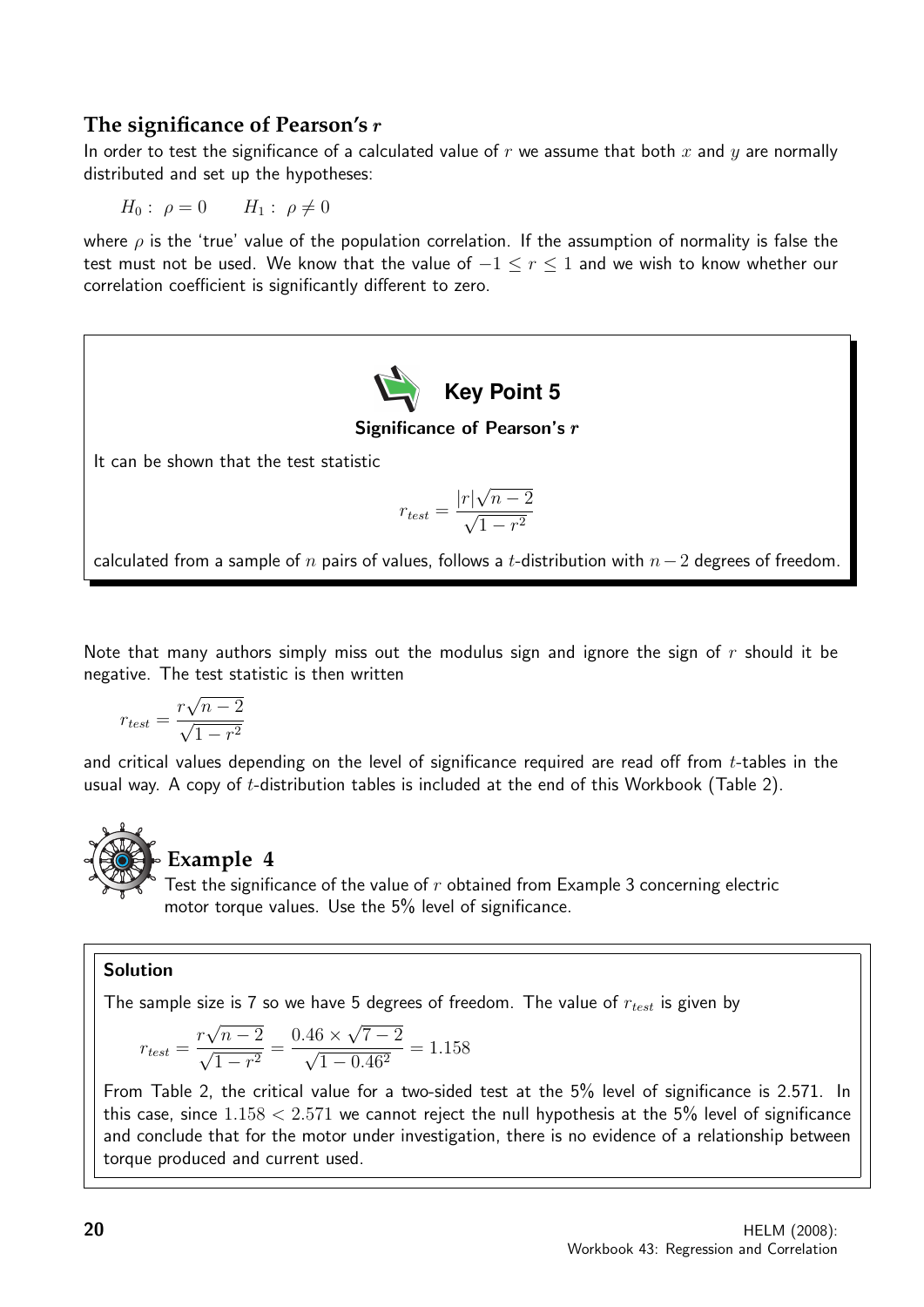



Hooke's law relates the extension of a spring under load to its extended length. The following results were obtained experimentally.

 $Load(N)$  2 5 8 11 15 Extension (mm) 2 23 62 119 223

Calculate Pearson's r and test its significance at the 5% level. What conclusion can you draw?

## Your solution

#### Answer

Setting up a spreadsheet to do the calculations gives:

| Load $(x)$ | Exten. $(y)$ | xy          | $\overline{x^2}$ | $y^2$        |
|------------|--------------|-------------|------------------|--------------|
|            |              | 4           | 4                | 4            |
| 5          | 23           | 115         | 25               | 529          |
| 8          | 62           | 496         | 64               | 3844         |
| 11         | 119          | 1309        | 121              | 14161        |
| 15         | 223          | 3345        | 225              | 49729        |
| $Sum(x) =$ | $Sum(y) =$   | $Sum(xy) =$ | $Sum(x^2) =$     | $Sum(y^2) =$ |
| 41         | 429          | 5269        | 439              | 68267        |
|            |              |             |                  |              |

 $r = 0.97379629$   $r_{\text{test}} = 7.41645174$ 

Hence, since the critical value for a two-sided  $t$ -test at the  $5\%$  level read off from tables is 3.182 we see that since  $7.416 > 3.182$  we can reject the null hypothesis at the 5% level and conclude that the correlation coefficient is significantly different from zero.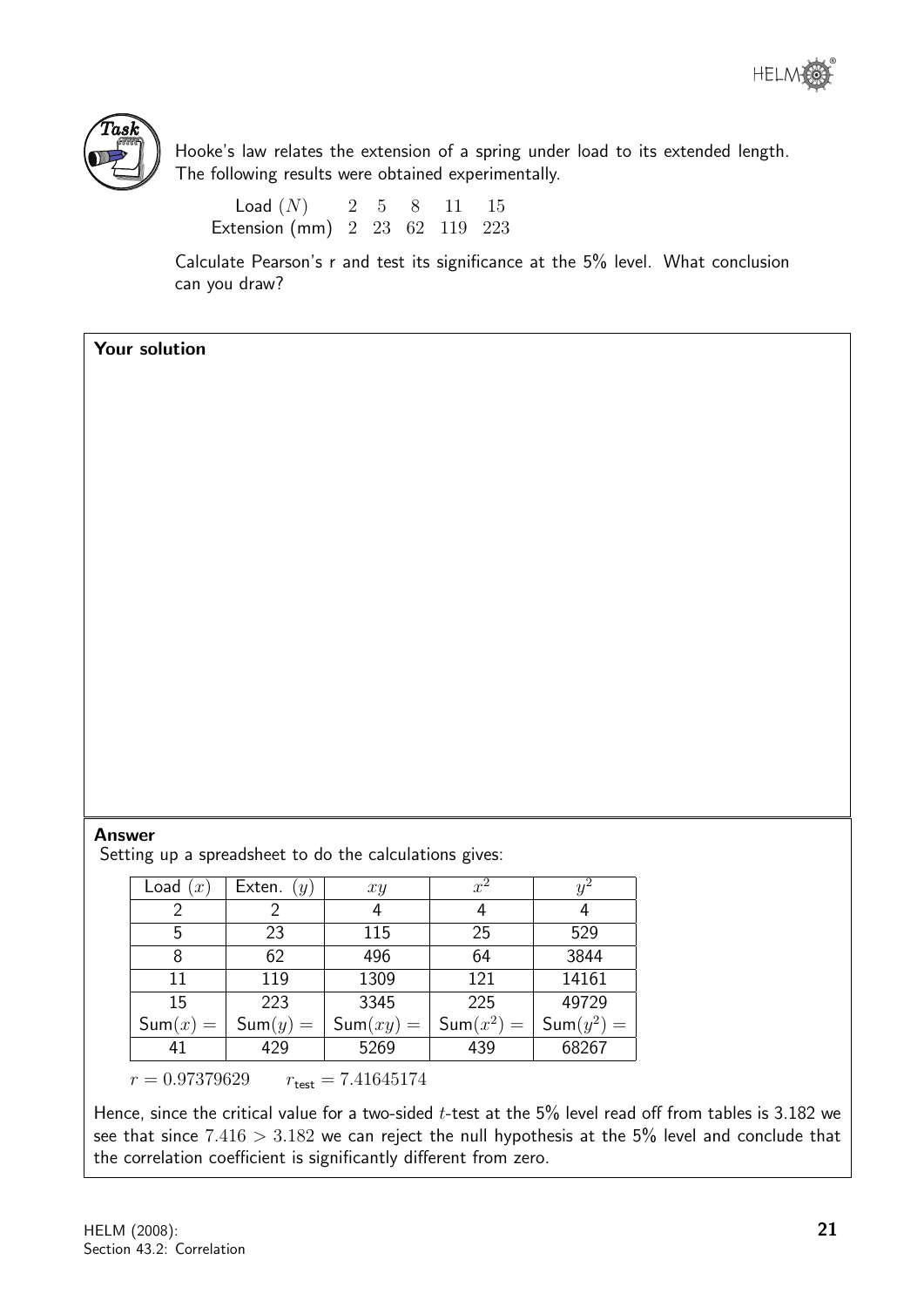### Comments on interpretation

Some care should always be taken when interpreting results obtained from correlation coefficient calculations.

- (a) A high correlation does not necessarily imply that a causal relationship exists between the variables considered. For example, it may be that a high degree of correlation exists between the number of road accidents in a particular city and the number of late trains arriving at a station in another city both over the same time period. In general one would not expect to find a causal relation between the variables involved. Similar comments apply to, for example, water hardness and average income for towns in the UK.
- (b) When considering the behaviour of two variables, one should realize that it is possible that both variables may change because of the influence of a third variable. An example often quoted in this context is the Gas law

$$
\frac{PV}{T} = {\rm constant}
$$

where say, pressure and volume may change because of a change in temperature.

(c) A low value of the correlation coefficient does not necessarily imply that no relationship exists between the variables being considered. Remember that the correlation coefficient is indicative of a linear relationship only and that a low or zero value of  $r$  may indicate that a non-linear relationship exists. For example a set of points lying on the curve  $y=x^2$ might (see the Tasks below) result in a zero value of  $r$ .



Write down five  $(x, y)$  points (symmetrical about zero) lying on the parabola  $y=x^2$ . Show that the correlation coefficient between  $x$  and  $y$  is zero.

| Your solution    |               |                                              |       |              |
|------------------|---------------|----------------------------------------------|-------|--------------|
| $\boldsymbol{x}$ | $\mathcal{Y}$ | xy                                           | $x^2$ | Y            |
|                  |               |                                              |       |              |
|                  |               |                                              |       |              |
|                  |               |                                              |       |              |
| $Sum(x) =  $     | $Sum(y) =$    | $ \mathsf{Sum}(xy) =  \mathsf{Sum}(x^2) =  $ |       | $Sum(y^2) =$ |
|                  |               |                                              |       |              |
|                  |               |                                              |       |              |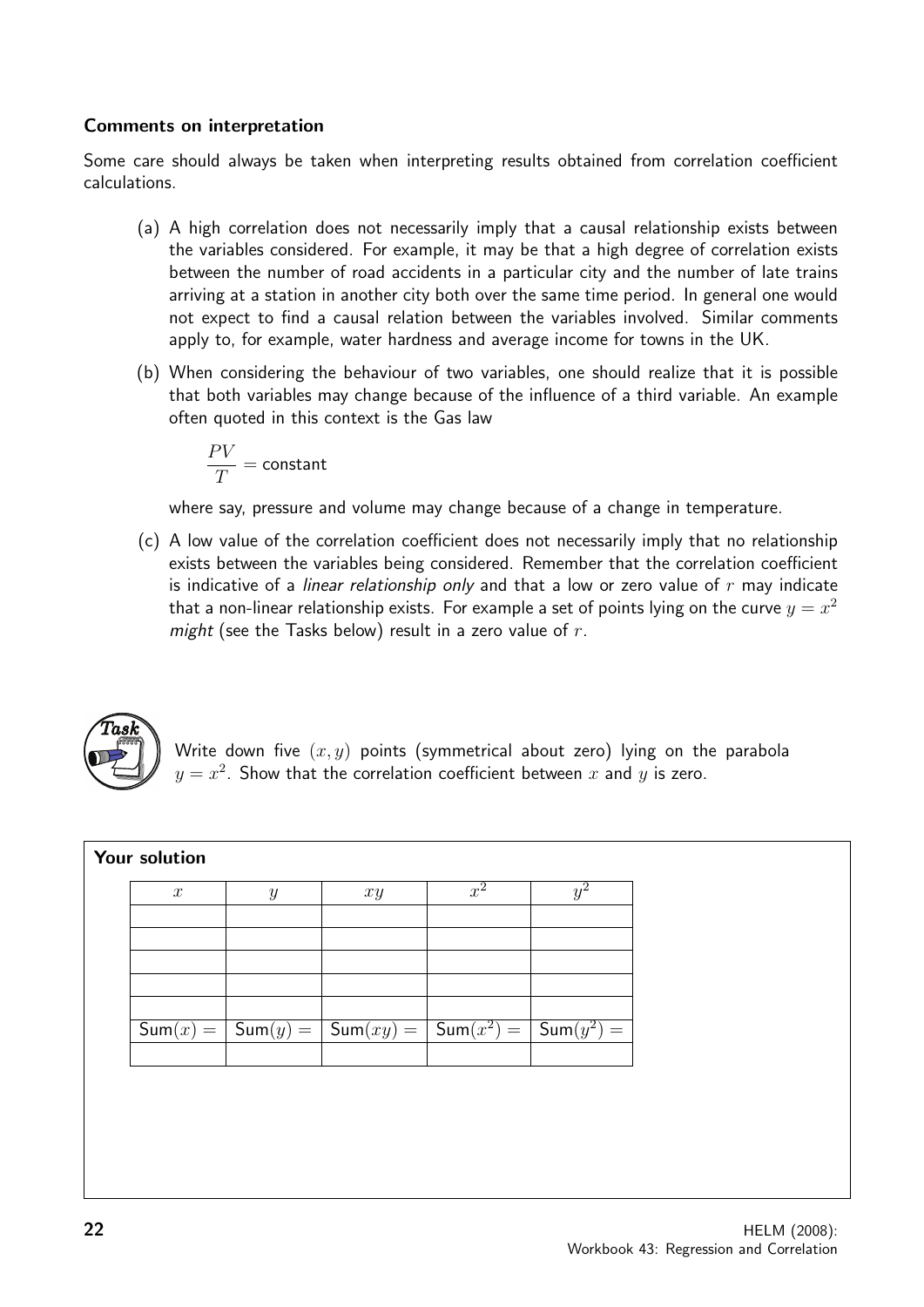

| $\mathcal{X}$                | $\boldsymbol{y}$ | xy          | $x^2$        | $y^2$        |                                                                                                                                                                                         |
|------------------------------|------------------|-------------|--------------|--------------|-----------------------------------------------------------------------------------------------------------------------------------------------------------------------------------------|
| $-2$                         | 4                | $-8$        | 4            | 16           |                                                                                                                                                                                         |
| $-1$                         |                  | $-1$        |              |              |                                                                                                                                                                                         |
| 0                            | 0                | 0           | 0            | 0            |                                                                                                                                                                                         |
|                              |                  |             |              |              |                                                                                                                                                                                         |
| 2                            |                  | 8           | 4            | 16           |                                                                                                                                                                                         |
| $Sum(x) =$                   | $Sum(y) = 1$     | $Sum(xy) =$ | $Sum(x^2) =$ | $Sum(y^2) =$ |                                                                                                                                                                                         |
|                              | 10               |             | 10           | 34           |                                                                                                                                                                                         |
| The value of $r$ is given by |                  |             |              |              |                                                                                                                                                                                         |
|                              |                  |             |              |              | $r = \frac{n \sum xy - \sum x \sum y}{\sqrt{(n \sum x^2 - (\sum x)^2)(n \sum y^2 - (\sum y)^2)}} = \frac{5 \times 0 - 0 \times 10}{\sqrt{(5 \times 10 - 0^2)(5 \times 34 - 10^2)}} = 0$ |



Write down five  $(x,y)$  points (all involving positive values of  $x$  and  $y$ ) lying on the parabola  $y = x^2$ . Show that the correlation coefficient between  $x$  and  $y$  is non-zero.

|            |            |               |                            | $y^2$                        |
|------------|------------|---------------|----------------------------|------------------------------|
|            |            |               |                            |                              |
|            |            |               |                            |                              |
|            |            |               |                            |                              |
|            |            |               |                            |                              |
|            |            |               |                            |                              |
| $Sum(x) =$ | $Sum(y) =$ | $Sum(xy) = 1$ | $\sqrt{\text{Sum}(x^2)} =$ | $\sqrt{\mathsf{Sum}(y^2)} =$ |
|            |            |               |                            |                              |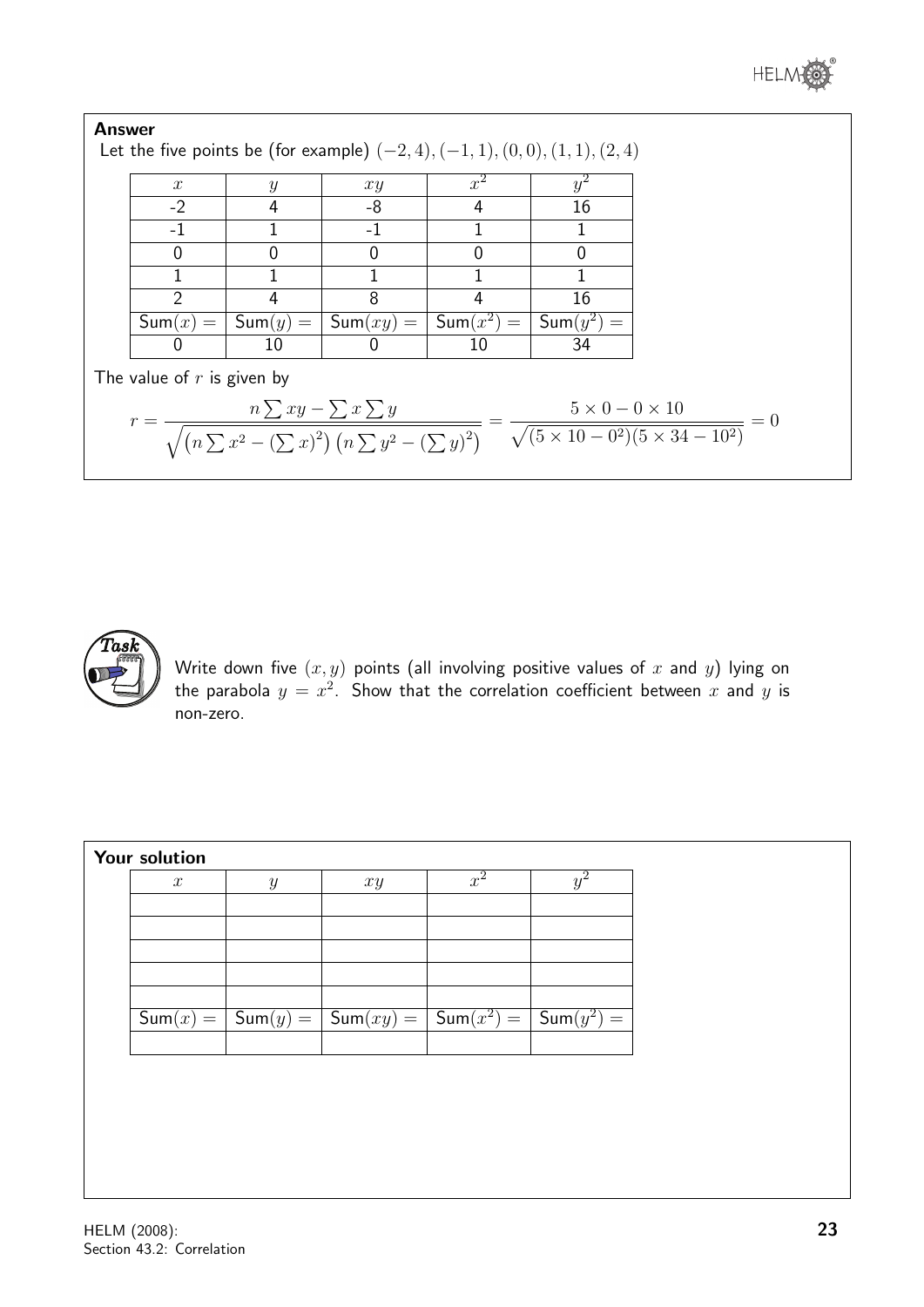| <b>Answer</b>                                                                                                                                                                                                                                                  |                  |                     | Let the five points be (for example) $(0,0), (1,1), (2,4), (3,9), (4,16),$ |              |              |  |
|----------------------------------------------------------------------------------------------------------------------------------------------------------------------------------------------------------------------------------------------------------------|------------------|---------------------|----------------------------------------------------------------------------|--------------|--------------|--|
|                                                                                                                                                                                                                                                                | $\boldsymbol{x}$ | $\boldsymbol{y}$    | xy                                                                         | $x^2$        | $y^2$        |  |
|                                                                                                                                                                                                                                                                | 0                | 0                   | 0                                                                          | $\mathbf{0}$ | 0            |  |
|                                                                                                                                                                                                                                                                |                  |                     |                                                                            |              |              |  |
|                                                                                                                                                                                                                                                                | 2                | 4                   | 8                                                                          | 4            | 16           |  |
|                                                                                                                                                                                                                                                                | 3                | 9                   | 27                                                                         | 9            | 81           |  |
|                                                                                                                                                                                                                                                                | 4                | 16                  | 64                                                                         | 16           | 256          |  |
|                                                                                                                                                                                                                                                                | $Sum(x) =$       | $\mathsf{Sum}(y) =$ | $Sum(xy) =$                                                                | $Sum(x^2) =$ | $Sum(y^2) =$ |  |
|                                                                                                                                                                                                                                                                | 10               | 30                  | 100                                                                        | 30           | 354          |  |
| $5 \times 100 - 10 \times 30$<br>$n \sum xy - \sum x \sum y$<br>$= 0.959$<br>$r =$<br>$\sqrt{(n \sum x^2 - (\sum x)^2) (n \sum y^2 - (\sum y)^2)} - \frac{\sqrt{(5 \times 30 - 10^2)(5 \times 354 - 30^2)}}{\sqrt{(5 \times 30 - 10^2)(5 \times 354 - 30^2)}}$ |                  |                     |                                                                            |              |              |  |

## **Spearman's coefficient of correlation**

There are times when data cannot be expressed in terms of numbers directly. For example, an audio engineer might be asked to give an opinion on the quality of sound produced by three sets of speakers. The results will represent a judgement made by the engineer. The engineer could adopt a set of criteria including, for example, the clarity of the treble, the power of the base and the ability of the speakers to distinguish between instruments. Suppose the results are as follows:

| Test Item      |      | Rating   Rank Order |
|----------------|------|---------------------|
| Speaker Pair B | 9/10 |                     |
| Speaker Pair A | 8/10 |                     |
| Speaker Pair C | 5/10 |                     |

Note that the results are not numeric in an arithmetic sense so you cannot do meaningful arithmetic using the results. In order to see this, just ask what a calculation based on the ranks such as

$$
\frac{1+2^2}{3}
$$

would actually mean. The answer is, of course, nothing!

During your career as an engineer you may be asked to rank data in a similar way to that outlined above. You may be asked to assess the work of colleagues for promotion purposes or give an opinion on the visual appeal of alternative designs of manufactured objects such as mobile telephones, food containers or television sets.

Assigning numbers to data in order of size (often called ranking methods) can also be useful if one does not wish to make assumptions about the nature of the distributions underlying the data. (For example whenever at least one of the distributions describing the behaviour of the variables may not be normal.) In order to check the level of correlation between results obtained by ranking data we calculate Spearman's coefficient of correlation.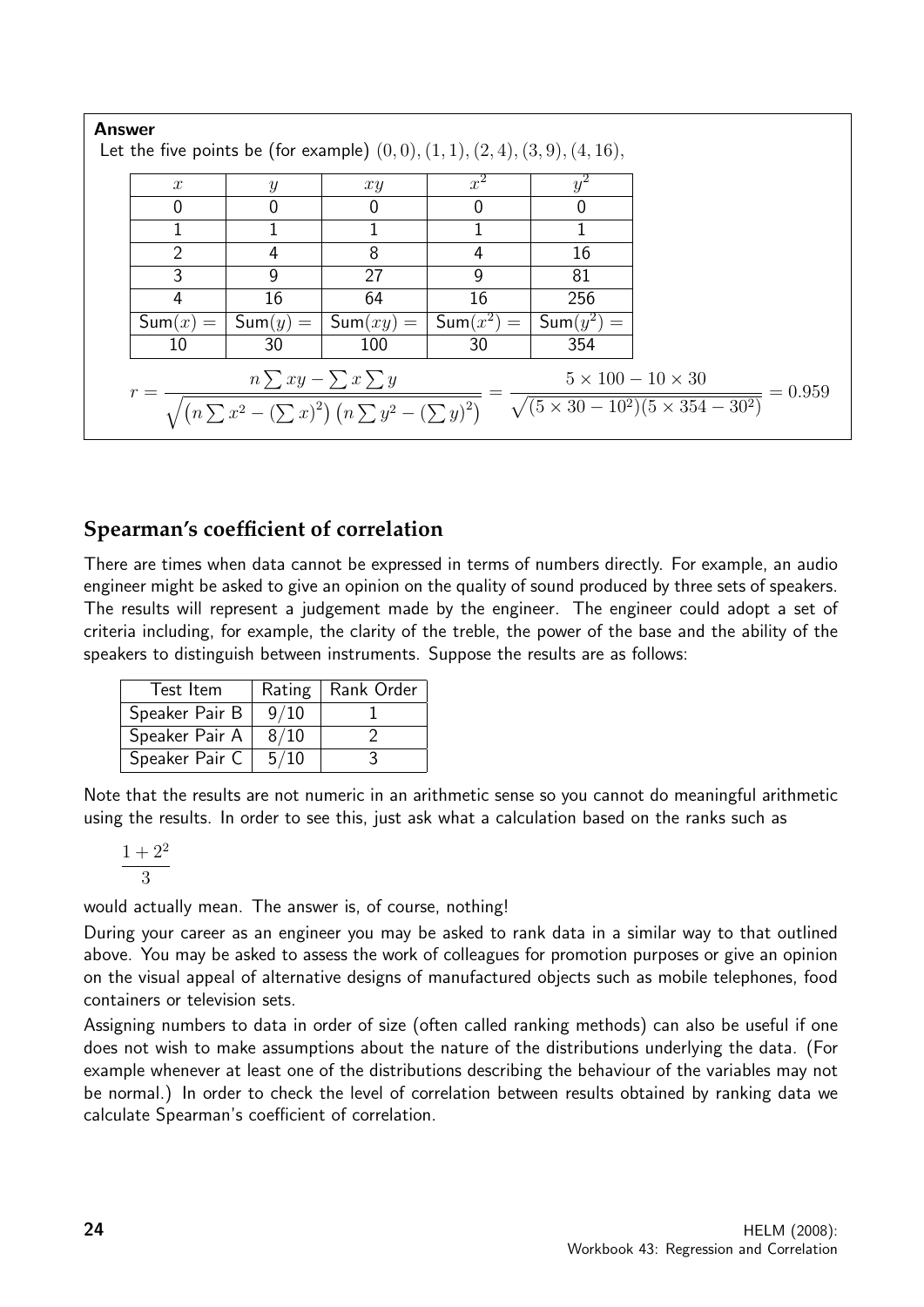



where  $D = R_X - R_y$  is the difference of the rank  $R_X$  of an item according to variable X and rank  $R_Y$  of the item according to variable Y.

The formula indicates that the differences of each pair of ranked values are to be found, squared and summed. It is worth noting that even though it is not obvious, Spearman's coefficient is just Pearson's coefficient applied to ranks.

## **The calculation of Spearman's** R

The following worked example illustrates the procedure.



## **Example 5**

A production engineer is asked to grade, on the basis of 12 criteria  $A$  to  $L$ , a junior colleague who has applied for promotion. In order to try to ensure that he treats the colleague fairly, the engineer repeats his gradings after a few days. On the basis of the results below, can you conclude that the results are consistent? The gradings are percentages.

|       |    |    | Criterion First Grading $(X)$ $R_X$ Second Grading $(Y)$ | $R_Y$          |
|-------|----|----|----------------------------------------------------------|----------------|
| А     | 55 | 8  | 75                                                       |                |
| В     | 53 | 9  | 80                                                       | 6              |
| C     | 78 | 3  | 89                                                       | 4              |
| D     | 50 | 10 | 63                                                       | 11             |
| $E\,$ | 48 | 11 | 67                                                       | 10             |
| $\,F$ | 61 |    | 69                                                       | 9              |
| G     | 66 | 6  | 73                                                       | 8              |
| Н     | 76 | 4  | 93                                                       | $\overline{2}$ |
|       | 85 | 2  | 87                                                       | 5              |
|       | 90 |    | 95                                                       |                |
| Κ     | 69 | 5  | 92                                                       | 3              |
|       | 45 | 12 | 59                                                       | 12             |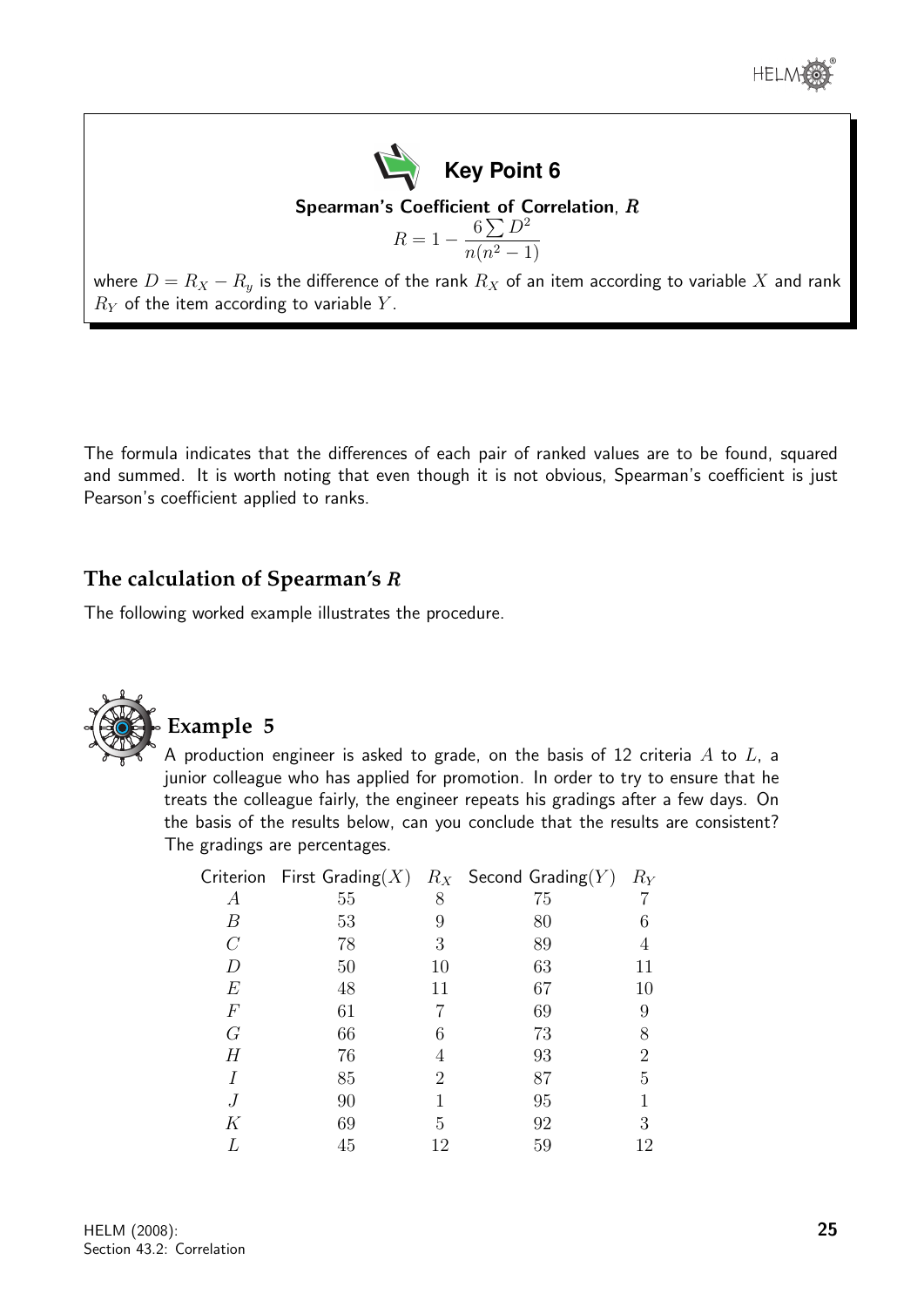## Solution

The calculation may be set out as follows:

| Criterion | $R_X$ | $R_Y$          | $ D=R_X-R_Y $  | $\overline{D^2}$ |
|-----------|-------|----------------|----------------|------------------|
| А         | 8     | 7              | 1              | 1                |
| B         | 9     | 6              | 3              | 9                |
| C         | 3     | 4              | $-1$           | 1                |
| D         | 10    | 11             | $-1$           | 1                |
| Е         | 11    | 10             | 1              | 1                |
| F         |       | 9              | $-2$           | 4                |
| G         | 6     | 8              | $-2$           | 4                |
| Н         | 4     | $\overline{2}$ | $\overline{2}$ | 4                |
|           | 2     | 5              | $-3$           | 9                |
|           | 1     | 1              | ი              | N                |
| K         | 5     | 3              | $\overline{2}$ | 4                |
|           | 12    | 12             | 0              | በ                |
|           |       |                |                | $D^2 = 38$       |

Substituting in the formula for  $R$  gives the value

$$
R = 1 - \frac{6 \times 38}{12 \times 143} = 0.87
$$

Note that we have not made any attempt to interpret the meaning of this figure of 0.87. Methods for doing this are discussed below.

## **The significance of spearman's** R

Like Pearson's r the value of R may be shown to lie in the range  $-1 \le R \le 1$  and in order to test the significance of a calculated value of  $R$  we set up the hypotheses

$$
H_0: \ \rho = 0 \qquad H_1: \ \rho \neq 0
$$



### Significance of Spearman's  $R$

We wish to know whether our correlation coefficient is significantly different to zero. It can be shown that for large samples, the test statistic

$$
R_{test} = \frac{R\sqrt{n-2}}{\sqrt{1-R^2}}
$$

calculated from a sample of n pairs of values, follows a t-distribution with  $n-2$  degrees of freedom.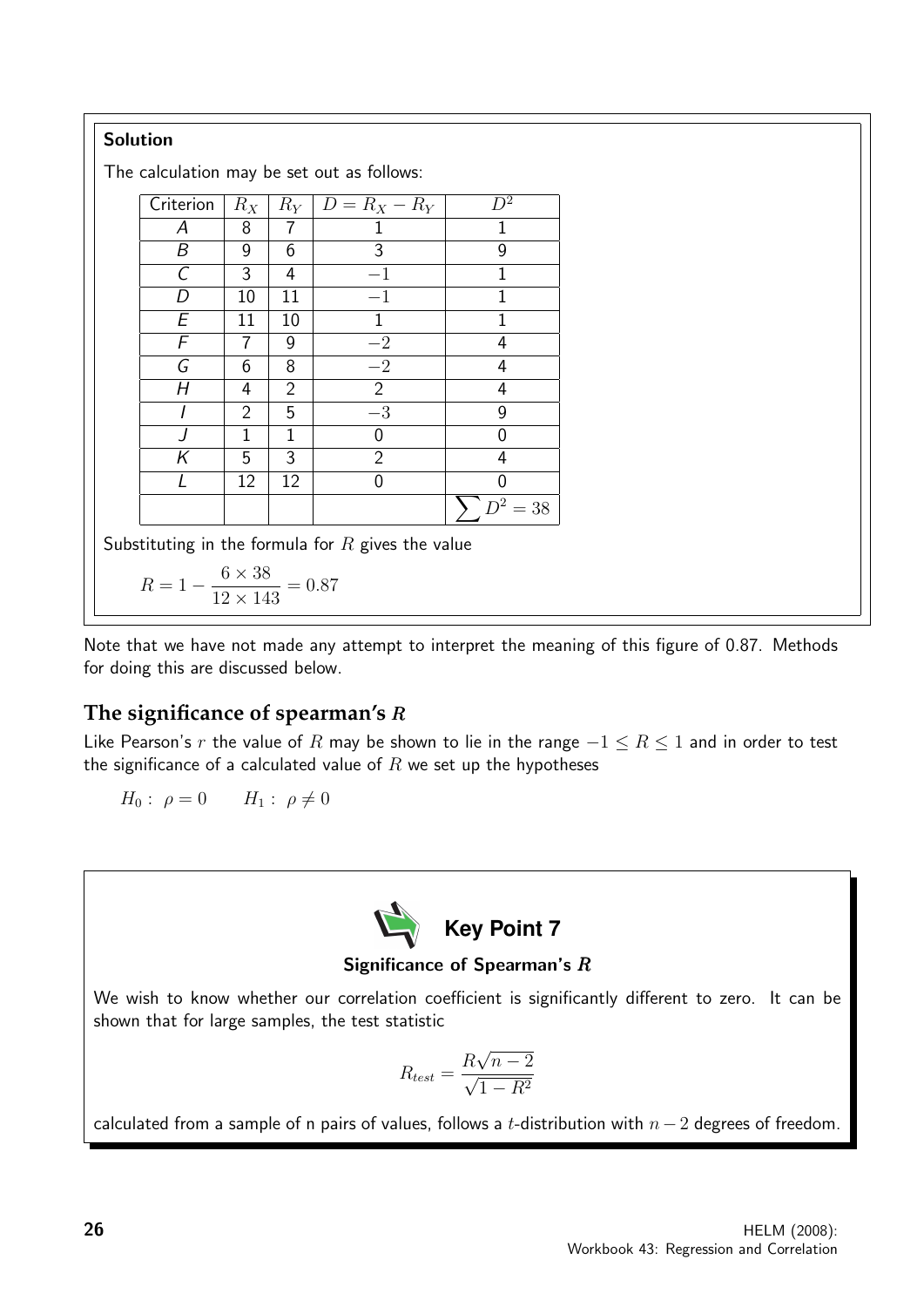

Critical values depending on the level of significance required are read from t-tables. When dealing with Spearman's coefficient of correlation, the size of the sample is important. Different authors recommend different minimum sample sizes, a common recommendation being a *minimum* of  $n = 10$ . Even though they are not used here, you should note that tables are available which allow us to read critical values corresponding to small sample sizes.



A production engineer is asked to grade, on the basis of 12 criteria (say)  $A$  to  $L$ a junior colleague who has applied for promotion. He repeats his gradings after a few days. The results (calculated in Example 5) gave a value of  $R = 0.87$ . Test at the 5% level to determine whether the results are consistent.

#### Solution

The calculation is:

$$
R_{test} = \frac{R\sqrt{n-2}}{\sqrt{1-R^2}} = \frac{0.87 \times \sqrt{12-2}}{\sqrt{1-0.87^2}} = 5.580
$$

The 5% critical value for a two sided test read from tables is 2.228 and since  $5.580 > 2.228$  we conclude that we must reject the null hypothesis that the correlation coefficient is zero.



As a result of two tests given to 10 students studying laboratory safety, the students were placed in the following class order.

| Student                 | Test 1         | Test 2         |
|-------------------------|----------------|----------------|
| А                       | $\overline{2}$ | 3              |
| Β                       | 4              | 5              |
| $\overline{\mathsf{C}}$ | $\overline{3}$ |                |
| D                       | $\overline{5}$ | 9              |
| E                       | $\mathbf{1}$   | 10             |
| F                       | 6              | $\overline{2}$ |
| G                       | 8              | 6              |
| H                       |                | 8              |
|                         | 9              | 4              |
|                         | 10             |                |

Use Spearman's  $R$  to discuss the consistency of their performances. Can you make any meaningful comment regarding the two tests as a means of assessing laboratory safety?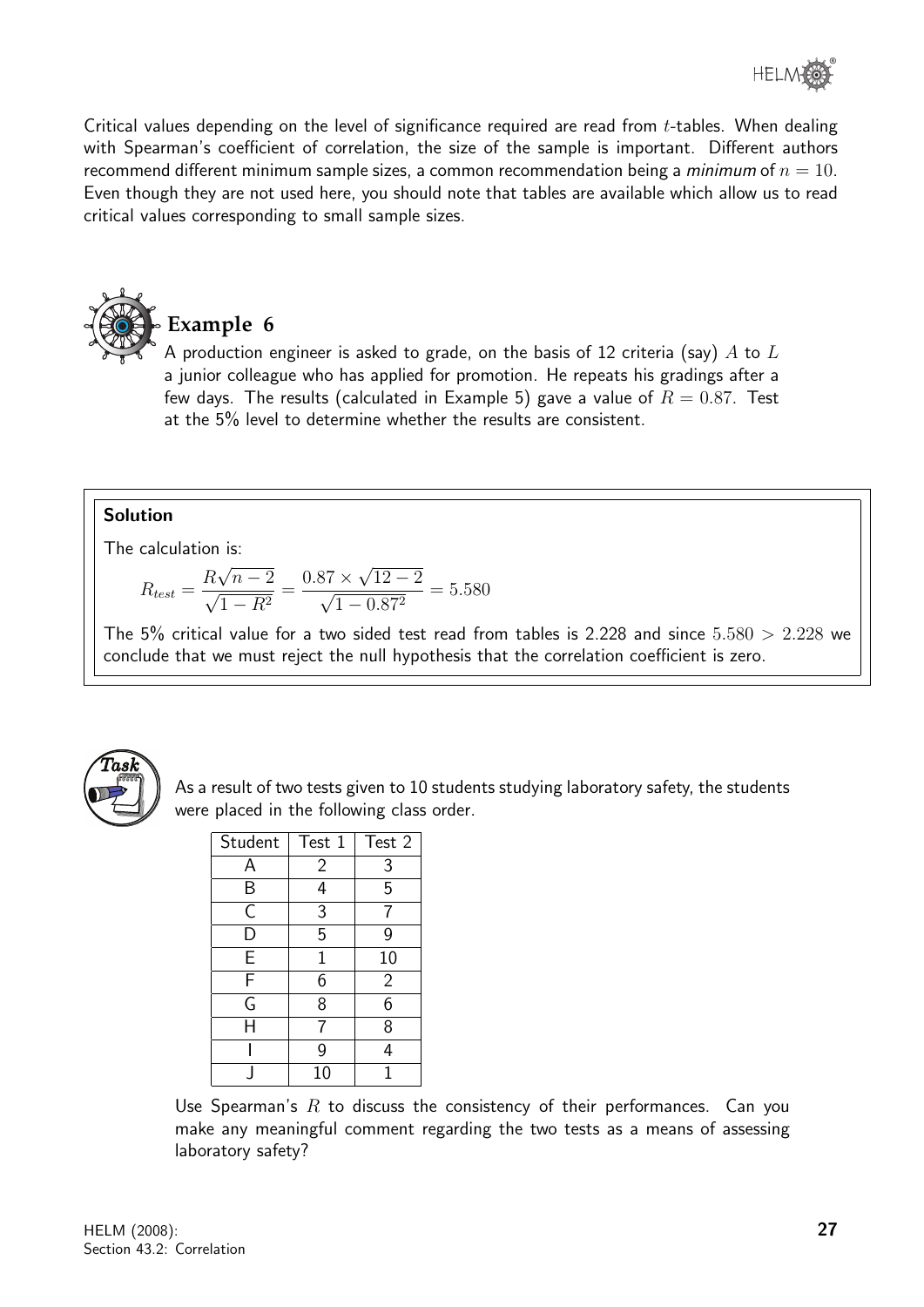Your solution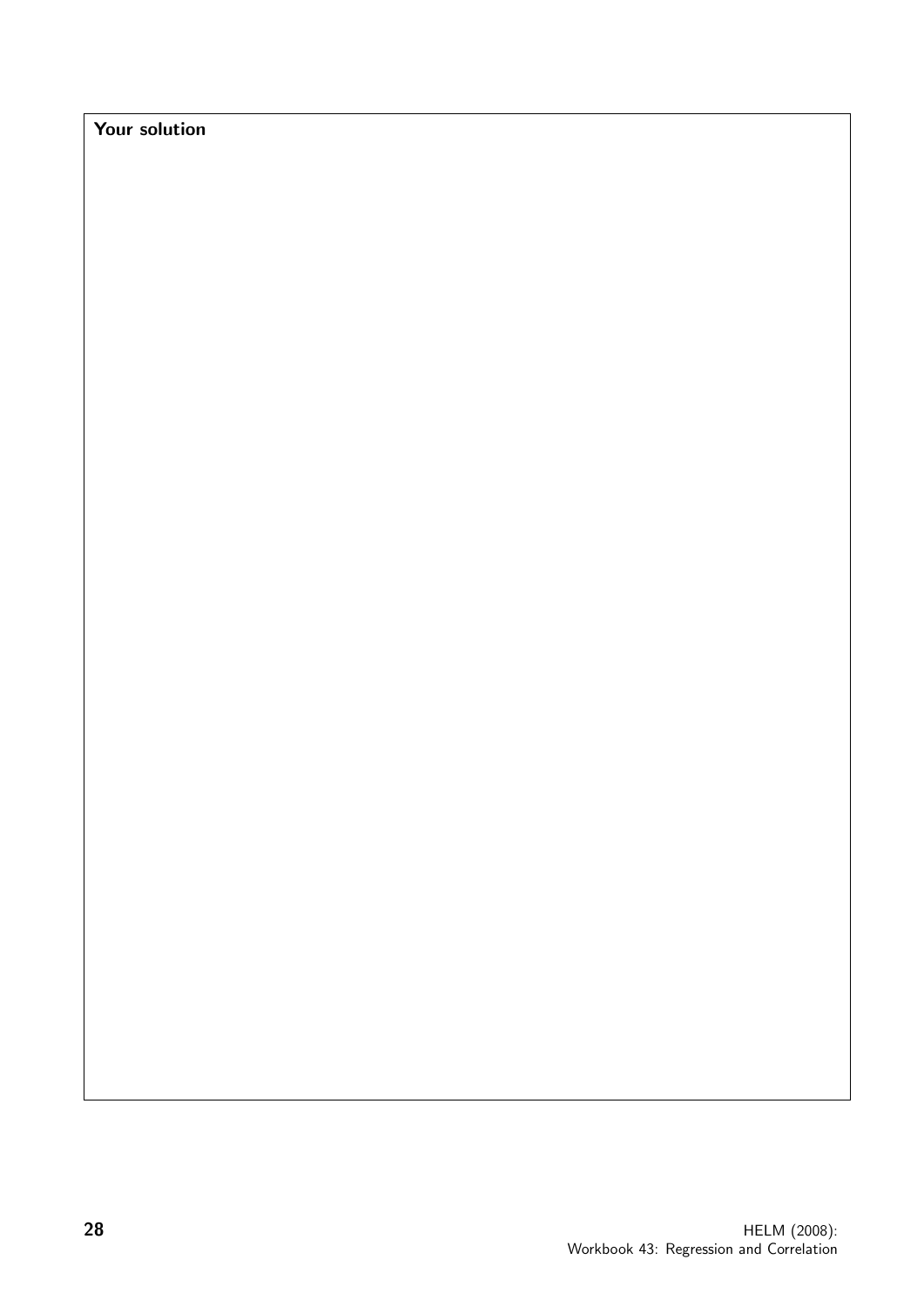

#### Answer

Setting up the hypotheses

 $H_0: R = 0 \qquad H_1: R \neq 0$ 

and doing the appropriate calculations using a spreadsheet gives:

| Test 1 | Test 2           | D                              | $\mathcal{D}^2$ |
|--------|------------------|--------------------------------|-----------------|
| 2      | 3                | $-1$                           |                 |
| 4      | 5                | $-1$                           |                 |
| 3      |                  | $-4$                           | 16              |
| 5      | 9                | $-4$                           | 16              |
| 1      | 10               | $-9$                           | 81              |
| 6      | $\overline{2}$   | 4                              | 16              |
| 8      | 6                | $\overline{2}$                 | 4               |
|        | 8                | - 1                            |                 |
| 9      | 4                | 5                              | 25              |
| 10     | 1                | 9                              | 81              |
|        |                  |                                | sum $= 242$     |
|        | $R = -0.4666667$ | $R_{\text{test}} = 1.49240501$ |                 |

From t-tables it may be seen that the critical value (8 degrees of freedom) at the 5% level of significance is 2.306. Since  $1.492 < 2.306$  we cannot reject the null hypothesis that there is no correlation between the results. This implies that the performances of the students on the tests may not be related and we should question at least one of the tests as a means of assessing laboratory safety. One could, of course, question the usefulness of both tests!



As part of an educational research project, twelve engineering students were given an intelligence test (IQ score) at the start of their first year course. At the end of the first year their results in engineering science (ES score) were noted down on the expectation that they would correlate with the results of the intelligence test. The results were as follows:

| Student 1 2 3 4 5 6 7 8 9 10 11 12                       |  |  |  |  |  |  |
|----------------------------------------------------------|--|--|--|--|--|--|
| IQ Score 135 120 125 135 125 140 135 140 135 140 120 135 |  |  |  |  |  |  |
| ES Score 85 74 76 90 85 87 94 98 81 91 76 74             |  |  |  |  |  |  |

Calculate Pearson's r for these data. Can you conclude that there is a linear relationship between IQ scores and ES scores? You may assume that the IQ scores and the ES scores are each normally distributed.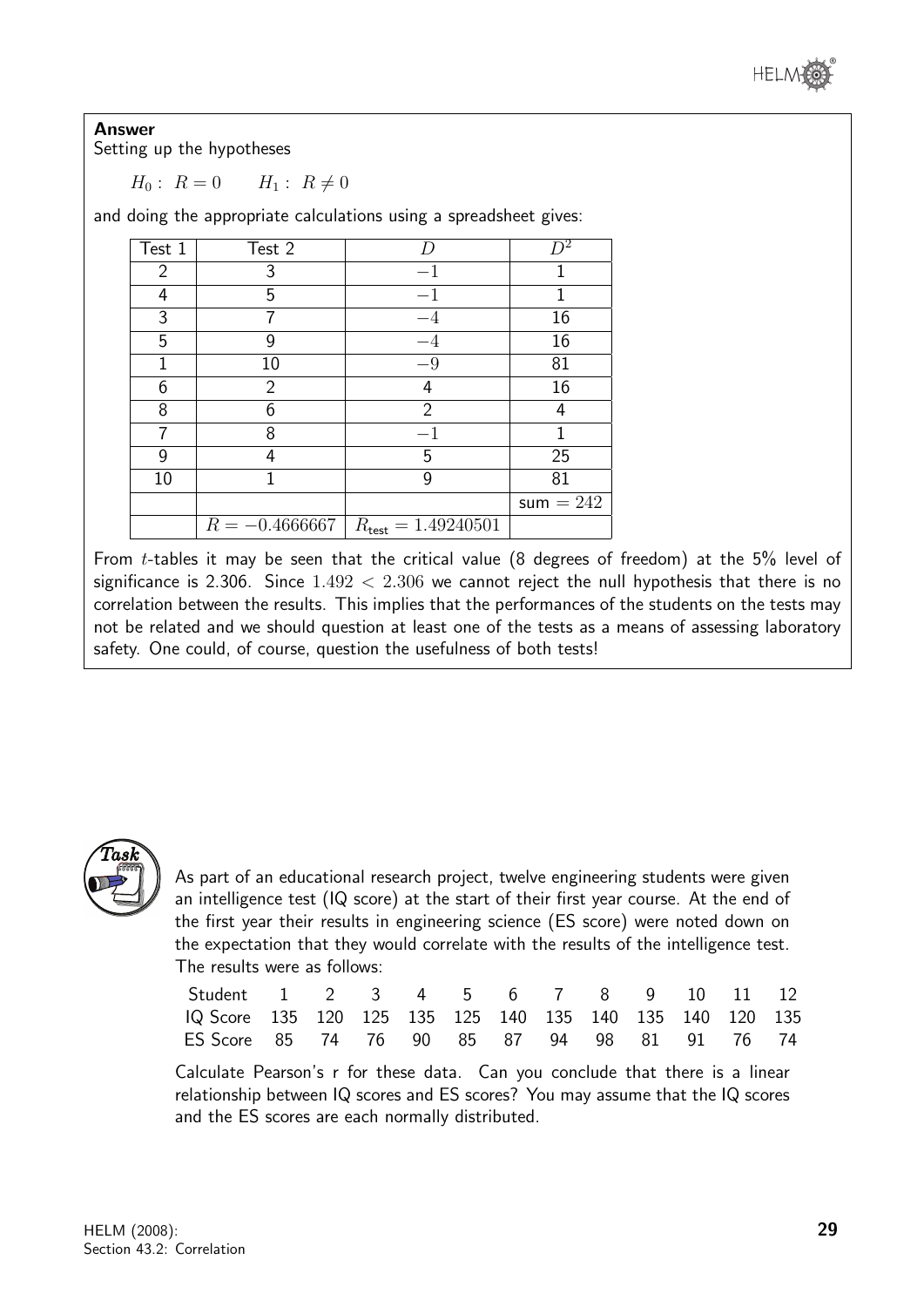## Your solution

#### Answer

Setting up the hypotheses

 $H_0: R = 0 \qquad H_1: R \neq 0$ 

and doing the appropriate calculations using a spreadsheet gives:

| IQ(x)          | ES(y)          | xy                | $x^2$            | $y^2$             |
|----------------|----------------|-------------------|------------------|-------------------|
| 135            | 85             | 11475             | 18225            | 7225              |
| 120            | 74             | 8880              | 14400            | 5476              |
| 125            | 76             | 9500              | 15625            | 5776              |
| 135            | 90             | 12150             | 18225            | 8100              |
| 125            | 85             | 10625             | 15625            | 7225              |
| 140            | 87             | 12180             | 19600            | 7569              |
| 135            | 94             | 12690             | 18225            | 8836              |
| 140            | 98             | 13720             | 19600            | 9604              |
| 135            | 81             | 10935             | 18225            | 6561              |
| 140            | 91             | 12740             | 19600            | 8281              |
| 120            | 76             | 9120              | 14400            | 5776              |
| 135            | 74             | 9990              | 18225            | 5476              |
| sum $x = 1585$ | sum $y = 1011$ | sum $xy = 134005$ | $sum^2 = 209975$ | sum $y^2 = 85905$ |

 $r = 0.696$   $r_{\text{test}} = 3.065$ 

From t-tables it may be seen that the critical value (10 degrees of freedom) at the 5% level of significance is 1.812. Since  $3.065 > 1.812$  we reject the null hypothesis that there is no linear association between the results. This implies that the performances of the students on the ES tests is linearly related to their IQ scores.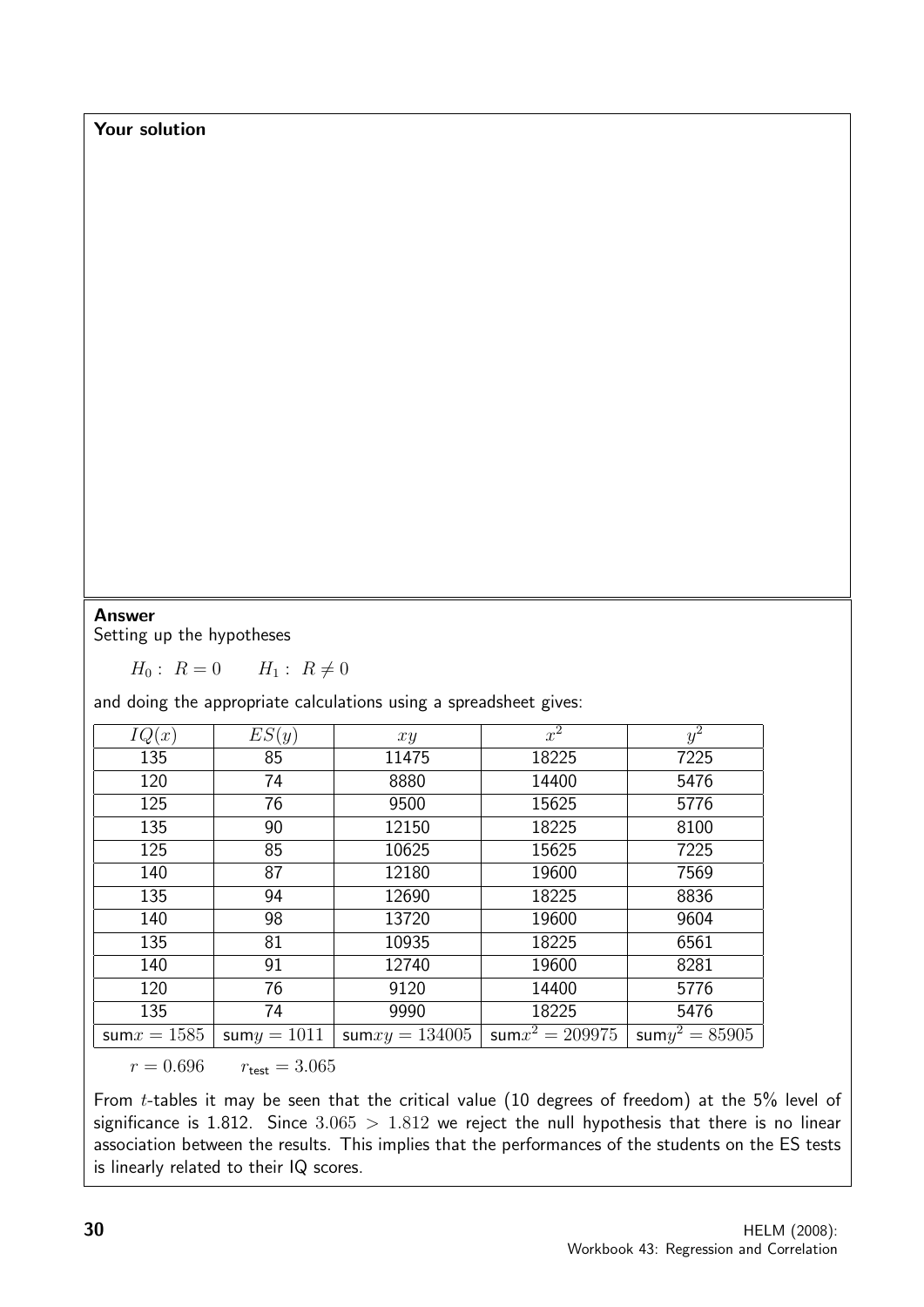# **Table 1: Upper 5% points of the** F **distribution**



|                  | $J\cup\ldots\cup J,\omega$<br>Degrees of Freedom for the Numerator $(u)$                                      |       |                |                   |          |       |                |       |                   |       |       |                   |       |       |          |
|------------------|---------------------------------------------------------------------------------------------------------------|-------|----------------|-------------------|----------|-------|----------------|-------|-------------------|-------|-------|-------------------|-------|-------|----------|
|                  | $\overline{2}$<br>$\overline{10}$<br>$\overline{20}$<br>$\overline{30}$<br>$\overline{40}$<br>$\overline{60}$ |       |                |                   |          |       |                |       |                   |       |       |                   |       |       |          |
| $\upsilon$       | $\mathbf{1}$                                                                                                  |       | $\overline{3}$ | 4                 | $\rm 5$  | 6     | $\overline{7}$ | 8     | 9                 |       |       |                   |       |       | $\infty$ |
| $\mathbf{1}$     | 161.4                                                                                                         | 199.5 | 215.7          | 224.6             | 230.2    | 234.0 | 236.8          | 238.9 | 240.5             | 241.9 | 248.0 | 250.1             | 251.1 | 252.2 | 254.3    |
| $\overline{2}$   | 18.51                                                                                                         | 19.00 | 19.16          | 19.25             | 19.30    | 19.33 | 19.35          | 19.37 | 19.38             | 19.40 | 19.45 | 19.46             | 19.47 | 19.48 | 19.50    |
| $\sqrt{3}$       | 10.13                                                                                                         | 9.55  | 9.28           | 9.12              | 9.01     | 8.94  | 8.89           | 8.85  | 8.81              | 8.79  | 8.66  | 8.62              | 8.59  | 8.55  | 8.53     |
| 4                | 7.71                                                                                                          | 6.94  | 6.59           | 6.39              | 6.26     | 6.16  | 6.09           | 6.04  | 6.00              | 5.96  | 5.80  | 5.75              | 5.72  | 5.69  | 5.63     |
| $\overline{5}$   | 6.61                                                                                                          | 5.79  | 5.41           | 5.19              | 5.05     | 4.95  | 4.88           | 4.82  | 4.77              | 4.74  | 4.56  | 4.53              | 4.46  | 4.43  | 4.36     |
| $\,6$            | 5.99                                                                                                          | 5.14  | 4.76           | $4.53\,$          | 4.39     | 4.28  | 4.21           | 4.15  | 4.10              | 4.06  | 3.87  | 3.81              | 3.77  | 3.74  | 3.67     |
| $\overline{7}$   | 5.59                                                                                                          | 4.74  | 4.35           | 4.12              | 3.97     | 3.87  | 3.79           | 3.73  | $\overline{3.68}$ | 3.64  | 3.44  | 3.38              | 3.34  | 3.30  | 3.23     |
| $\overline{8}$   | 5.32                                                                                                          | 4.46  | 4.07           | 3.84              | 3.69     | 3.58  | 3.50           | 3.44  | 3.39              | 3.35  | 3.15  | 3.08              | 3.04  | 3.01  | 2.93     |
| $\boldsymbol{9}$ | 5.12                                                                                                          | 4.26  | 3.86           | 3.63              | 3.48     | 3.37  | 3.29           | 3.23  | 3.18              | 3.14  | 2.94  | 2.86              | 2.83  | 2.79  | 2.71     |
| 10               | 4.96                                                                                                          | 4.10  | 3.71           | 3.48              | 3.33     | 3.22  | 3.14           | 3.07  | $\overline{3.02}$ | 2.98  | 2.77  | 2.70              | 2.66  | 2.62  | 2.54     |
| 11               | 4.84                                                                                                          | 3.98  | 3.59           | 3.36              | 3.20     | 3.09  | 3.01           | 2.95  | 2.90              | 2.85  | 2.65  | 2.57              | 2.53  | 2.49  | 2.40     |
| $\overline{12}$  | 4.75                                                                                                          | 3.89  | 3.49           | $\overline{3.26}$ | 3.11     | 3.00  | 2.91           | 2.85  | 2.80              | 2.75  | 2.54  | 2.47              | 2.43  | 2.38  | 2.30     |
| 13               | 4.67                                                                                                          | 3.81  | 3.41           | 3.18              | 3.03     | 2.92  | 2.83           | 2.77  | 2.71              | 2.67  | 2.46  | 2.38              | 2.34  | 2.30  | 2.21     |
| 14               | 4.60                                                                                                          | 3.74  | 3.34           | 3.11              | 2.96     | 2.85  | 2.76           | 2.70  | 2.65              | 2.60  | 2.39  | 2.31              | 2.27  | 2.22  | 2.13     |
| 15               | 4.54                                                                                                          | 3.68  | 3.29           | 3.06              | 2.90     | 2.79  | 2.71           | 2.64  | 2.59              | 2.54  | 2.33  | 2.25              | 2.20  | 2.16  | 2.07     |
| $\overline{16}$  | 4.49                                                                                                          | 3.63  | 3.24           | 3.01              | 2.85     | 2.74  | 2.66           | 2.59  | 2.54              | 2.49  | 2.28  | 2.19              | 2.15  | 2.11  | 2.01     |
| $\overline{17}$  | 4.45                                                                                                          | 3.59  | 3.20           | 2.96              | 2.81     | 2.70  | 2.61           | 2.55  | 2.49              | 2.45  | 2.23  | 2.15              | 2.10  | 2.06  | 1.96     |
| 18               | 4.41                                                                                                          | 3.55  | 3.16           | 2.93              | 2.77     | 2.66  | 2.58           | 2.51  | 2.46              | 2.41  | 2.19  | 2.11              | 2.06  | 2.02  | 1.92     |
| 19               | 4.38                                                                                                          | 3.52  | 3.13           | 2.90              | 2.74     | 2.63  | 2.54           | 2.48  | 2.42              | 2.38  | 2.16  | 2.07              | 2.03  | 1.93  | 1.88     |
| $\overline{20}$  | 4.35                                                                                                          | 3.49  | 3.10           | 2.87              | 2.71     | 2.60  | 2.51           | 2.45  | 2.39              | 2.35  | 2.12  | 2.04              | 1.99  | 1.95  | 1.84     |
| 21               | 4.32                                                                                                          | 3.47  | 3.07           | 2.84              | 2.68     | 2.57  | 2.49           | 2.42  | 2.37              | 2.32  | 2.10  | $\overline{2.0}1$ | 1.96  | 1.92  | 1.81     |
| $\overline{22}$  | 4.30                                                                                                          | 3.44  | 3.05           | 2.82              | 2.66     | 2.55  | 2.46           | 2.40  | 2.34              | 2.30  | 2.07  | 1.98              | 1.94  | 1.89  | 1.78     |
| 23               | 4.28                                                                                                          | 3.42  | 3.03           | 2.80              | 2.64     | 2.53  | 2.44           | 2.37  | 2.32              | 2.27  | 2.05  | 1.96              | 1.91  | 1.86  | 1.76     |
| 24               | 4.26                                                                                                          | 3.40  | 3.01           | 2.78              | 2.62     | 2.51  | 2.42           | 2.36  | 2.30              | 2.25  | 2.03  | 1.94              | 1.89  | 1.84  | 1.73     |
| 25               | 4.24                                                                                                          | 3.39  | 2.99           | 2.76              | 2.60     | 2.49  | 2.40           | 2.34  | 2.28              | 2.24  | 2.01  | 1.92              | 1.87  | 1.82  | 1.71     |
| 26               | 4.23                                                                                                          | 3.37  | 2.98           | 2.74              | 2.59     | 2.47  | 2.39           | 2.32  | 2.27              | 2.22  | 1.99  | 1.90              | 1.85  | 1.80  | 1.69     |
| 27               | 4.21                                                                                                          | 3.35  | 2.96           | 2.73              | 2.57     | 2.46  | 2.37           | 2.31  | 2.25              | 2.20  | 1.97  | 1.88              | 1.84  | 1.79  | 1.67     |
| $\overline{28}$  | 4.20                                                                                                          | 3.34  | 2.95           | 2.71              | 2.56     | 2.45  | 2.36           | 2.29  | 2.24              | 2.19  | 1.96  | 1.87              | 1.82  | 1.77  | 1.65     |
| 29               | 4.18                                                                                                          | 3.33  | 2.93           | 2.70              | $2.55\,$ | 2.43  | $2.35\,$       | 2.28  | 2.22              | 2.18  | 1.94  | 1.85              | 1.81  | 1.75  | 1.64     |
| 30               | 4.17                                                                                                          | 3.32  | 2.92           | 2.69              | 2.53     | 2.42  | 2.33           | 2.27  | 2.21              | 2.16  | 1.93  | 1.84              | 1.79  | 1.74  | 1.62     |
| 40               | 4.08                                                                                                          | 3.23  | 2.84           | 2.61              | 2.45     | 2.34  | 2.25           | 2.18  | 2.12              | 2.08  | 1.84  | 1.74              | 1.69  | 1.64  | 1.51     |
| 60               | 4.00                                                                                                          | 3.15  | 2.76           | 2.53              | 2.37     | 2.25  | 2.17           | 2.10  | 2.04              | 1.99  | 1.75  | 1.65              | 1.59  | 1.53  | 1.39     |
| $\infty$         | 3.84                                                                                                          | 3.00  | 2.60           | 2.37              | 2.21     | 2.10  | 2.01           | 1.94  | 1.88              | 1.83  | 1.57  | 1.46              | 1.39  | 3.32  | 1.00     |